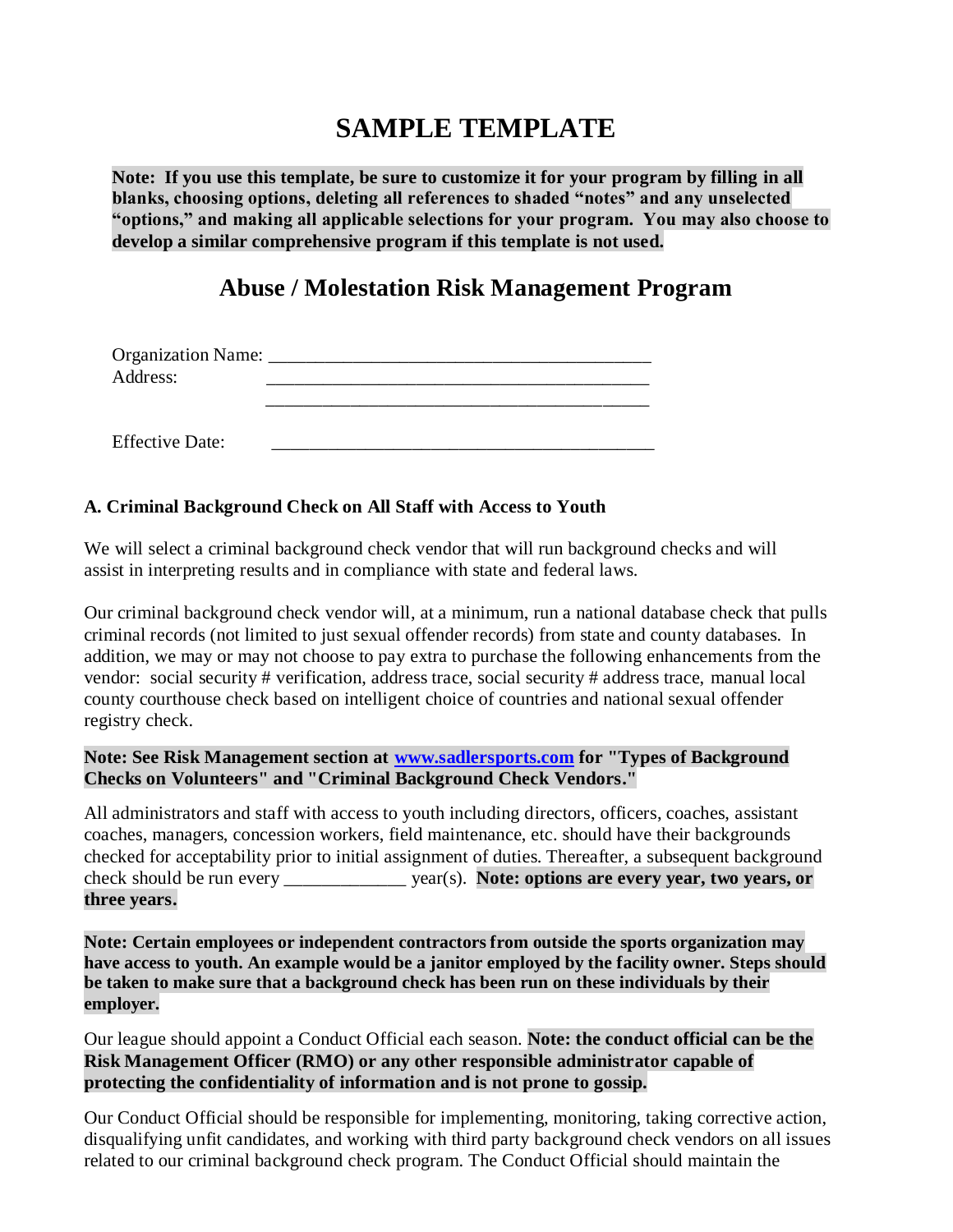confidentiality of all information to protect against possible claims of slander or libel. The Conduct Official should work with third party vendors for assistance in interpreting background check results and to protect against possible claims under the Fair Credit Reporting Act, First Offender Act, and all other state and federal laws protecting those who undergo criminal background checks.

### **Administration of Criminal Background Checks**

 **1. Disqualification Criteria:** To make sure that all staff are treated fairly and consistently, we should use the following disqualification criteria:

Individual staff members found to be guilty of the following crimes should be disqualified as a staff member as outlined below.

- a) Ever found to be guilty of:
- All sex offenses including child molestation, rape, sexual assault, sexual battery, sodomy, prostitution, solicitation, indecent exposure, etc.
- All felony violence including murder, manslaughter, aggravated assault, kidnapping, robbery, aggravated burglary, etc.
- b) Found to be guilty within the past 10 years of all felony offenses other than violence or sex including drug offenses, theft, embezzlement, fraud, child endangerment, etc.
- c) Found to be guilty within the past 7 years of all misdemeanor violence offenses including simple assault, battery, domestic violence, hit & run, etc.
- d) Found to be guilty within the past 5 years or multiple offenses in the past 10 years of misdemeanor drug and alcohol offenses including driving under the influence, simple drug possession, drunk and disorderly, public intoxication, possession of drug paraphernalia, etc.
- e) Any other misdemeanor within the past 5 years that would be considered a potential danger to children or is directly related to the functions of the staff member including contributing to the delinquency of a minor, providing alcohol to a minor, theft- if volunteer is handling funds, etc.

Guilty means the applicant was found guilty following a trial, entered a guilty plea, entered a no contest plea accompanied by the court's finding of guilty, regardless of whether there was an adjudication of guilt (conviction) or a withholding of guilt. This policy does not apply if criminal charges resulted in acquittal, dismissal or in an entry of "nolle prosequi."

Should any of the pending charges described above be uncovered, or should any of the above charges be brought against an applicant during the season, the applicant should be suspended from serving until the charges have been cleared or dropped and the Conduct Official has approved reinstatement.

**Note: This disqualification criteria is provided courtesy of Southeast Security Consultants, Inc. You may customize your own criteria to meet your specific needs. Another excellent, local source would be the disqualification criteria that is used by your school board.**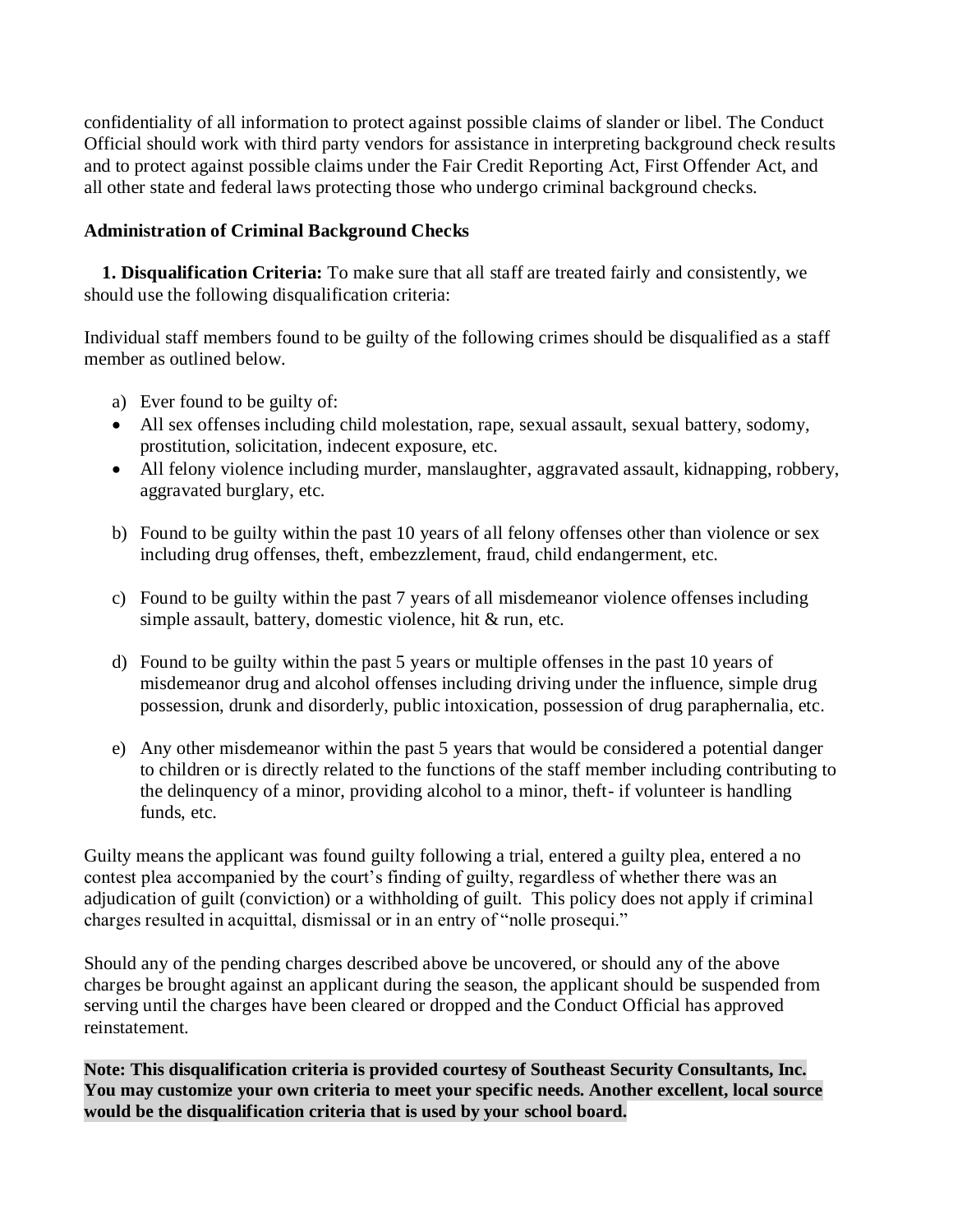**2. Staff Applications:** Prior to the running of any criminal background check, the applicant should complete a staff application form giving his or her consent to the running of such check. This form should include a question about prior criminal convictions. A "yes" answer should require a detailed explanation for all offenses including dates, locations, and circumstances.

Our form should be provided by our third-party vendor of criminal background checks. The legal department of the vendor can take on the risk of making sure that the form complies with the state and federal laws which frequently change.

The information obtained in the staff application/consent form as well as the results of criminal background checks should be held in strict confidence to protect the confidentiality of the information. It should be kept in a secure location with access by authorized staff only. Confidential information should not be disclosed outside of the league and should only be shared within the league with those on a "need to know" basis. However, under certain circumstances, the league may have a legal duty to disclose certain types of information to government agencies or law enforcement.

**3. Run Criminal Background Check:** After collecting the staff application/consent forms, the Conduct Official should verify that they are complete and legible. Next, the applications or information therein should be forwarded to the selected criminal background vendor via fax, online entry, email, or other means.

**4. Results:** The results from the criminal background check vendor should be received by the Conduct Official. The Conduct Official may need the assistance of the vendor in interpreting the results against the predetermined disqualification criteria. In addition, the Conduct Official should ask the vendor about any first offender acts that may be applicable in a particular state that may disallow the use of the results in making a disqualification decision. All applicants who are disqualified should be provided with the following documents: 1) Fair Credit Reporting Act -- Summary Of Rights, 2) letter of disqualification, and 3) copy of the criminal background check results. The vendor should advise if there are any other requirements under state or federal law.

**5. Appeals Process:** Staff candidates disqualified due to an unsatisfactory criminal background check should be given a right to appeal if they notify the Conduct Official in writing. Such appeals should be heard by a three-person committee consisting of board members chosen by the board of directors. The appeals committee should decide whether to uphold the decision of the Conduct Official. As a compromise, the appeals committee may decide to reassign the applicant to a more appropriate position or to place the candidate under a probationary period. The results of all criminal background checks and appeals should be kept confidential.

The written appeal should include:

- Full name and address of the appellant (person making the appeal);
- Full name and address of any person making the request for an appeal on behalf of the appellant;
- The grounds for the appeal providing a detailed explanation of the appellant's objections to the decision, setting out any additional facts or factual errors in the decision;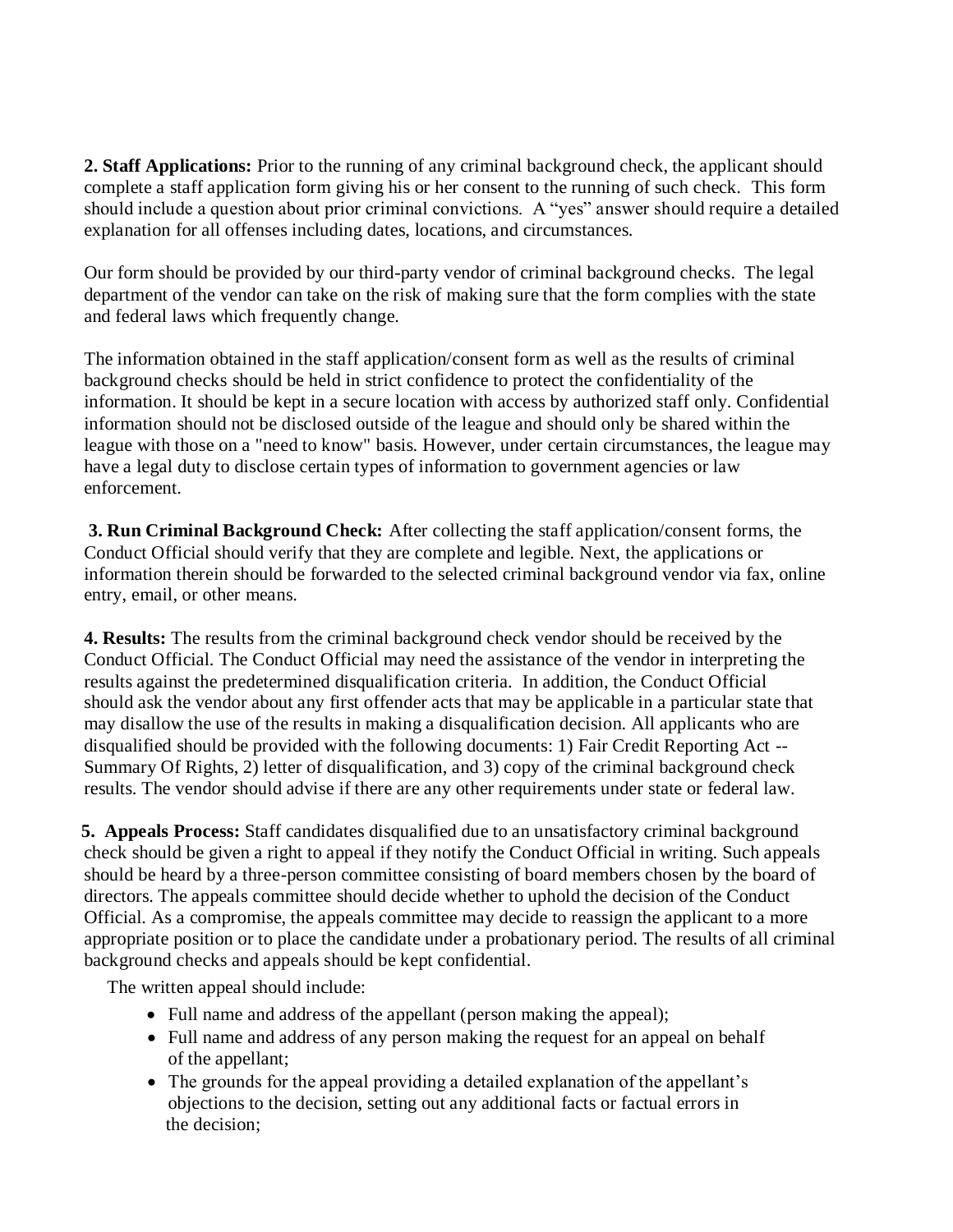- The particulars relevant to the appeal, describing any background fact relating to the appeal, including how the appellant is affected by the decision and a detailed description of the requested relief (i.e. what you want the board to do); and
- The signature of the appellant or the appellant's representative, and the date of the appeal.

#### **B. Policies to Protect Against Misconduct**

The following policies should be communicated to all paid and volunteer staff:

- All forms of abuse including sexual, physical, emotional, harassment, bullying, and hazing are prohibited.
- Prohibited sexual abuse physical acts include genital contact whether or not either party is clothed; fondling of a participant's breast or buttocks; sexual penetration; sexual assault, exchange of a reward in sport for sexual favors; lingering or repeated embrace that goes beyond acceptable physical touch; tickling, wrestling, or massage; and continued physical contact that makes a participant uncomfortable.
- Prohibited sexual abuse verbal acts include making sexually oriented comments, jokes and innuendo; staff member discussing his or her sex life with participant; asking about a participant's sex life; requesting or sending a nude or partial dress photo; exposing participants to pornographic material; voyeurism; and sexting with a participant.
- Any type of grooming behavior is prohibited.
- Prohibited forms of physical abuse include punching, beating, biting, striking, choking, slapping, or intentionally hitting a participant with objects or sports equipment; providing alcohol to a participant under legal drinking age; providing illegal drugs or non prescribed medications to any participant; encouraging or permitting a participant to return to play after injury or sickness prematurely without clearance of a medical professional; prescribing dieting or other weight control methods for humiliation purposes; isolating a participant in a confined space; forcing participant to assume a painful stance or position for no athletic purpose; withholding, or denying adequate hydration, nutrition medical attention, or sleep.
- Prohibited emotional abuse includes a pattern of verbally attacking a participant personally such as calling them worthless, fat or disgusting; physically aggressive behaviors such as throwing or hitting objects; and ignoring a participant for extended periods of time or excluding them from practice.
- Bullying includes an intentional, persistent, or repeated pattern of committing or willfully tolerating (e.g., staff not preventing) physical, nonphysical, or cyber bullying behaviors that are intended to cause fear, humiliation, physical harm in an attempt to socially exclude, diminish, or isolate another person emotionally, physically, or sexually. It is often not the staff, but instead, other participants who are the perpetrators of bullying. However, it is a violation if the staff member knows or should have known of the bullying behavior but takes no action to intervene on behalf of the targeted participants.
- Prohibited hazing includes any contact which is intimidating, humiliating, offensive or physically harmful. Hazing typically is an activity that serves as a condition for joining a team of being socially accepted by team members.
- Two deep leadership is required where two adults (e.g., any combination of staff or parents) should be present at all times so that a minor participant can't be isolated with a single unrelated adult, except in the case of an emergency.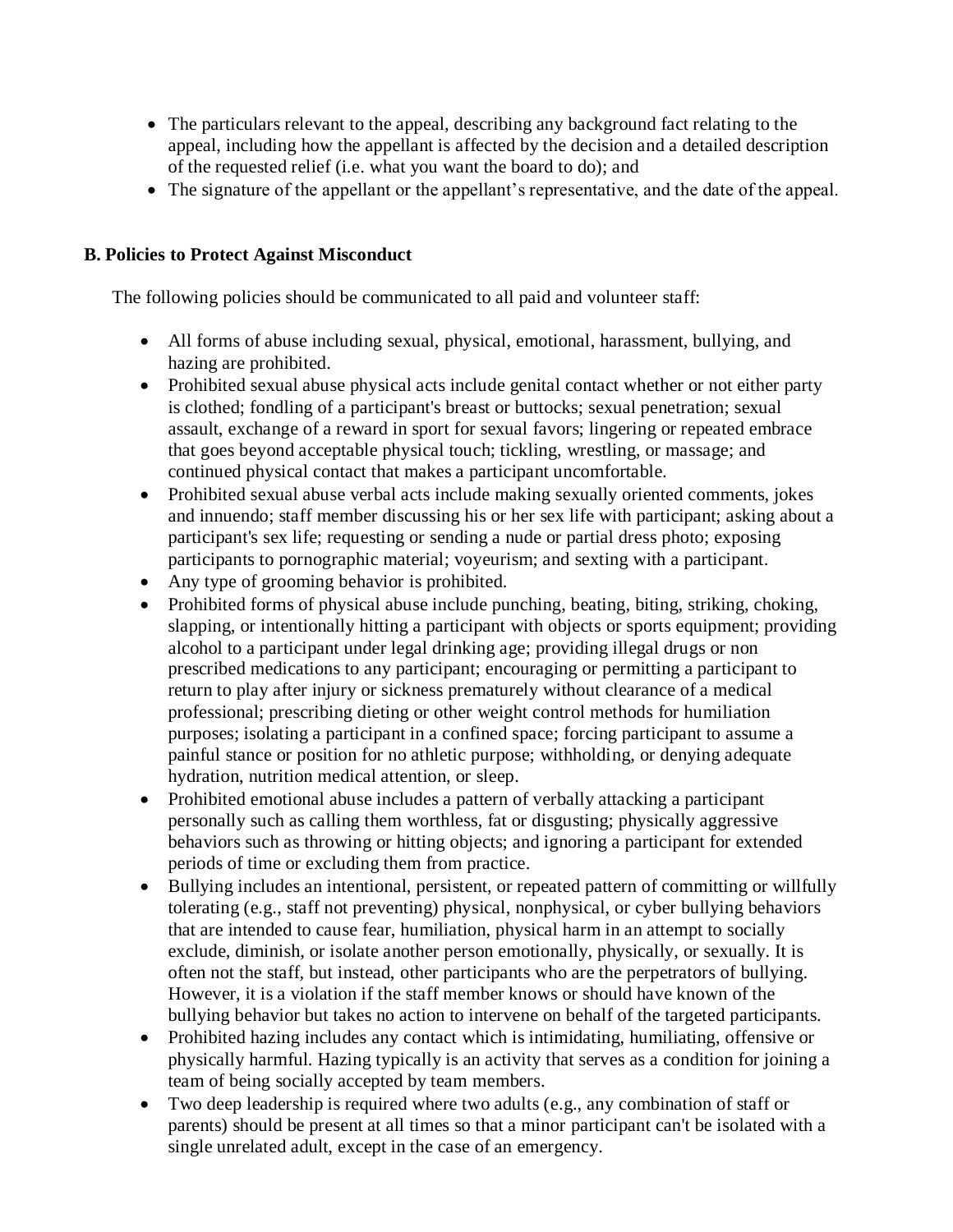- All electronic communications including email, texting, social media, etc. between the staff member and a minor participant should be limited strictly to the legitimate activities of the organization.
- Any overnight travel exposure should prohibit adults spending the night in the same room as an unrelated minor participant; require grouping of participants of the same sex and age group in rooms; and provide adequate oversight with a same-sex chaperone for each group.
- Take off/pick up of athletes by staff should be strongly discouraged because of the difficulty in limiting one-on-one contact.

# **C. Recognizing Grooming**

Grooming is the process of which sexual predators pave the way for sexual abuse by gradually gaining the trust of and conditioning of minors, parents, and administrators. The steps in the grooming process are as follows:

- Identify a vulnerable child whose needs are not being met such as lack of attention by parents, lack of spending money, etc.
- Fill the missing needs of the child by providing attention, transportation, help with homework, special favors, confiding in secrets, spending money, gifts, etc. to create a "special bond".
- Gain trust of family by spending disproportionate amount of time with them.
- Isolate the victim to create one on one opportunities.
- Gradually use boundary invasions that start off with inappropriate electronic communications and photo sharing, tickling, wrestling, massages, alcohol, drugs, pornography, etc. that lead to nudity and sexual activity.
- Maintain control and silence with threats of fear and shame.

# **D. Awareness Training**

 **1. Administrators and Staff:** All Administrators and staff should be required to review the following awareness training upon initial assignment of duties and every three years thereafter:

 Abuse / Molestation Awareness [Training For Sports Organizations](http://www.sadlersports.com/child-abuse-molestation-awareness-training-sports-organizations/) <https://www.sadlersports.com/child-abuse-molestation-awareness-training-sports-organizations/>

 **2. Parents/Guardians:** All parents and/or guardians should be provided with the following information prior to every season which summarizes the abuse/molestation risk management program.

 Parent Guide [To Abuse / Molestation Risk Management Program](http://www.sadlersports.com/riskmanagement/sports-insurance-parents.php) <https://www.sadlersports.com/riskmanagement/sports-insurance-parents.php>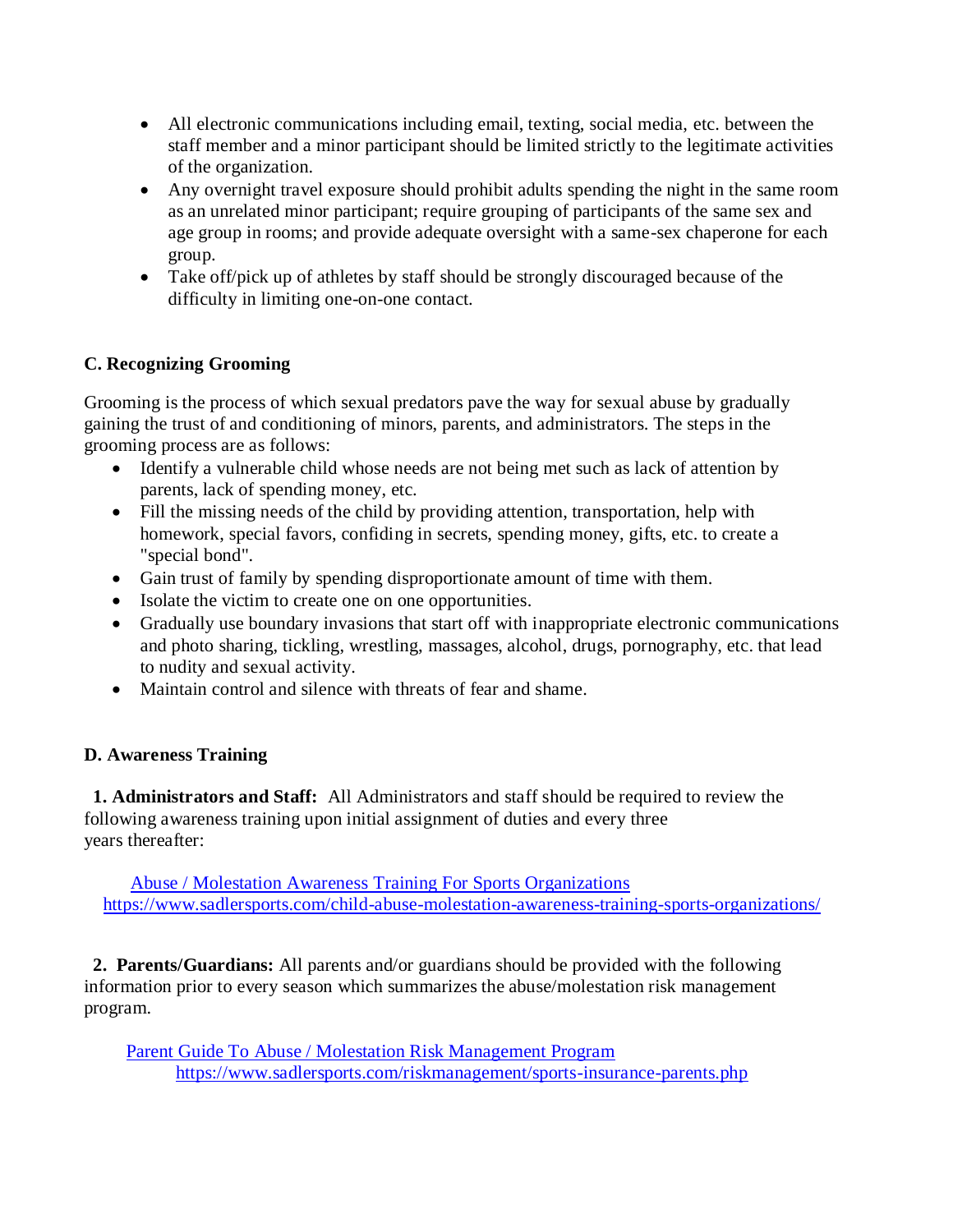#### **E. Dealing with Abuse/Molestation Incidents and Other Misconduct Violations**

Instruct all administrators, staff and parents to report all concerns, complaints, allegations, and policy violations to the Conduct Official within 24 hours. If the Conduct Official is the alleged abuser, the report should be made to the league's president.

The Conduct Official should immediately perform an investigation with the results brought to the attention of the board of directors. The investigation should include a gathering of all pertinent facts in a fair, respectful, and confidential manner including an interview with both the accuser and accused.

After the investigation, the Conduct Official should determine if the alleged acts were appropriate, but unappreciated; inappropriate, but not illegal; or illegal. If the Conduct Official has reasonable cause to believe that child sexual or physical abuse has occurred, law enforcement should be immediately notified within 24 hours. At that point, the Conduct Official should immediately cease all investigation and let law enforcement do its job. The suspected staff member should be suspended pending the outcome of the investigation.

Staff members may be required by state and federal law to independently and directly report to law enforcement, within 24 hours, any suspicions of child sexual or physical abuse and may have criminal and civil liability for failure to do so. All persons reporting suspected cases should be given immunity from civil lawsuits if acting in good faith.

Short of an illegal act, the board should decide the appropriate action and can perform additional follow up investigation. Depending on the nature of the act, the board may decide to give an oral or written reprimand, suspend, or terminate the staff member.

The organization is prohibited from retaliating in any way against a staff member who makes a good faith report of a suspicion of any form of misconduct.

**Note: Employees have more legal rights than volunteers. Always consult with an attorney before taking action against an employee.**

# **No Waiver of Discretion**

Nothing in this program shall be construed as a waiver or limitation of the league discretion to disqualify an applicant for an employment or volunteer position, when in the sole opinion of the board, such disqualification is in the best interest of the league or its program participants.

# **Distribution/Acknowledgement/Documentation**

A hard or electronic copy of this risk management program should be distributed to each administrator and staff member prior to the start of every season. Each should acknowledge in writing (wet or electronic signature) that they have received and carefully reviewed the entire program. The league should maintain documentation on an annual basis of the risk management plan that was distributed as well as the administrator and staff acknowledgements.